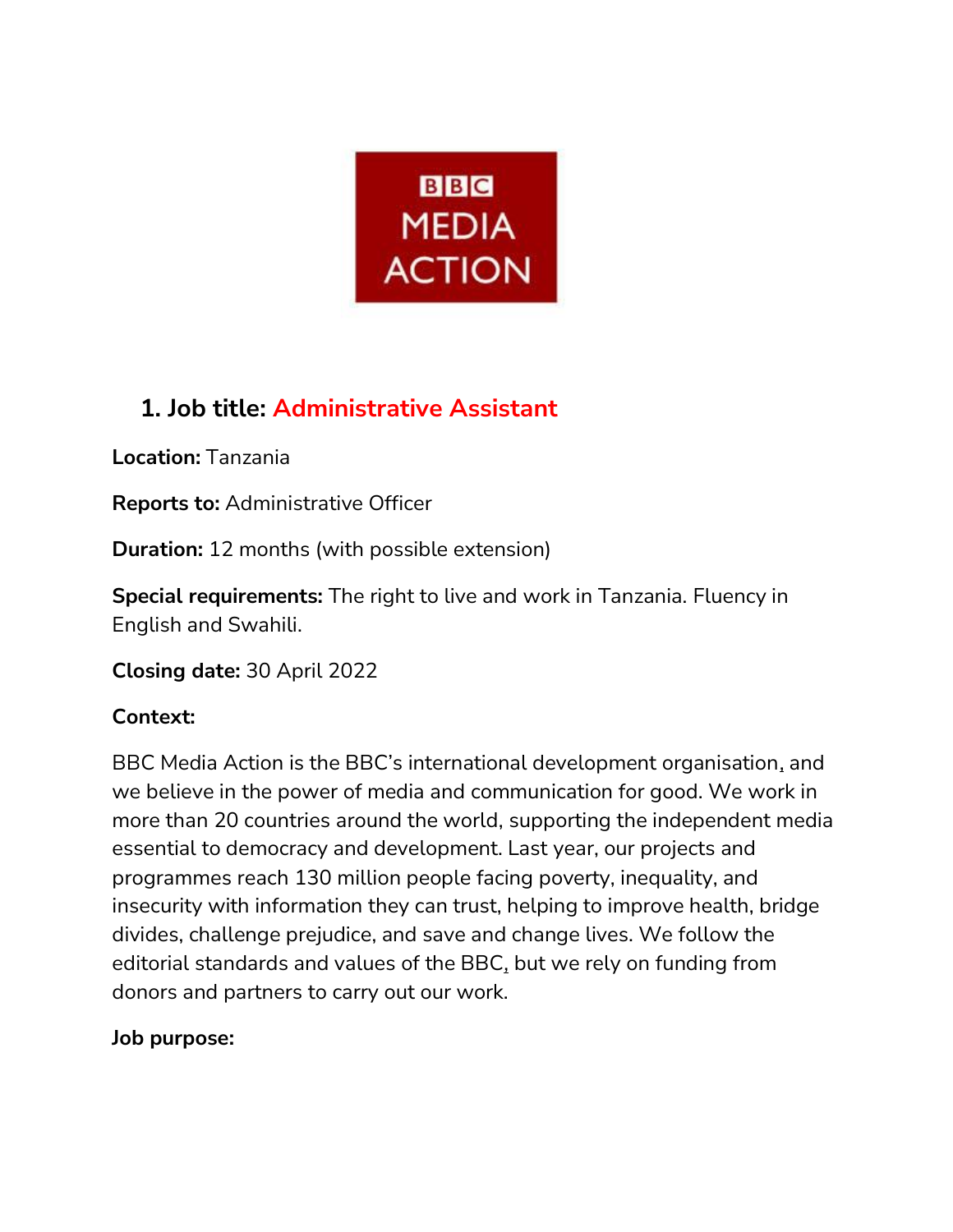Responsible for supporting all aspects of office administration and logistics functions of the BBC Media Action office in Tanzania.

### **Main duties:**

- 1. **Administrative**: Assist in ensuring the smooth running of the administration of the BBC Media Action office, including:
	- Assist in processing vendor payments timely.
	- Organise travel logistics for staff and visitors.
	- Maintain trustworthy relationships with service provider[s,](https://helpfuljobs.info/) visitors, and staff.
	- Assist in getting quotations on various procurements.
	- Identification of non-functioning equipment and preparing reports on repair needs.
	- Receive, disseminate, and file all office correspondence.
	- Provide support in management and allocation of office vehicles for staff and visitors.
- 2. **Asset management**: Ensure accurate record keeping for assets, equipmen[t,](https://helpfuljobs.info/) and inventory for the office, including:
	- Management of inventory system and submitting records to the line manager.
	- Issuing equipment, stationery and consumables with proper record keeping.
	- Assist with storing and tracking of office equipment given to staff and visitors.
	- Updating and maintaining office supplies inventory by checking stock to determine inventory level, receiving goods / service and verifying receipts of supplies.
- 3. **Human resources:** Perform HR duties including:
	- Process IDs and business cards for new and existing staff.
	- Prepare contracts for freelancers/consultants and interns.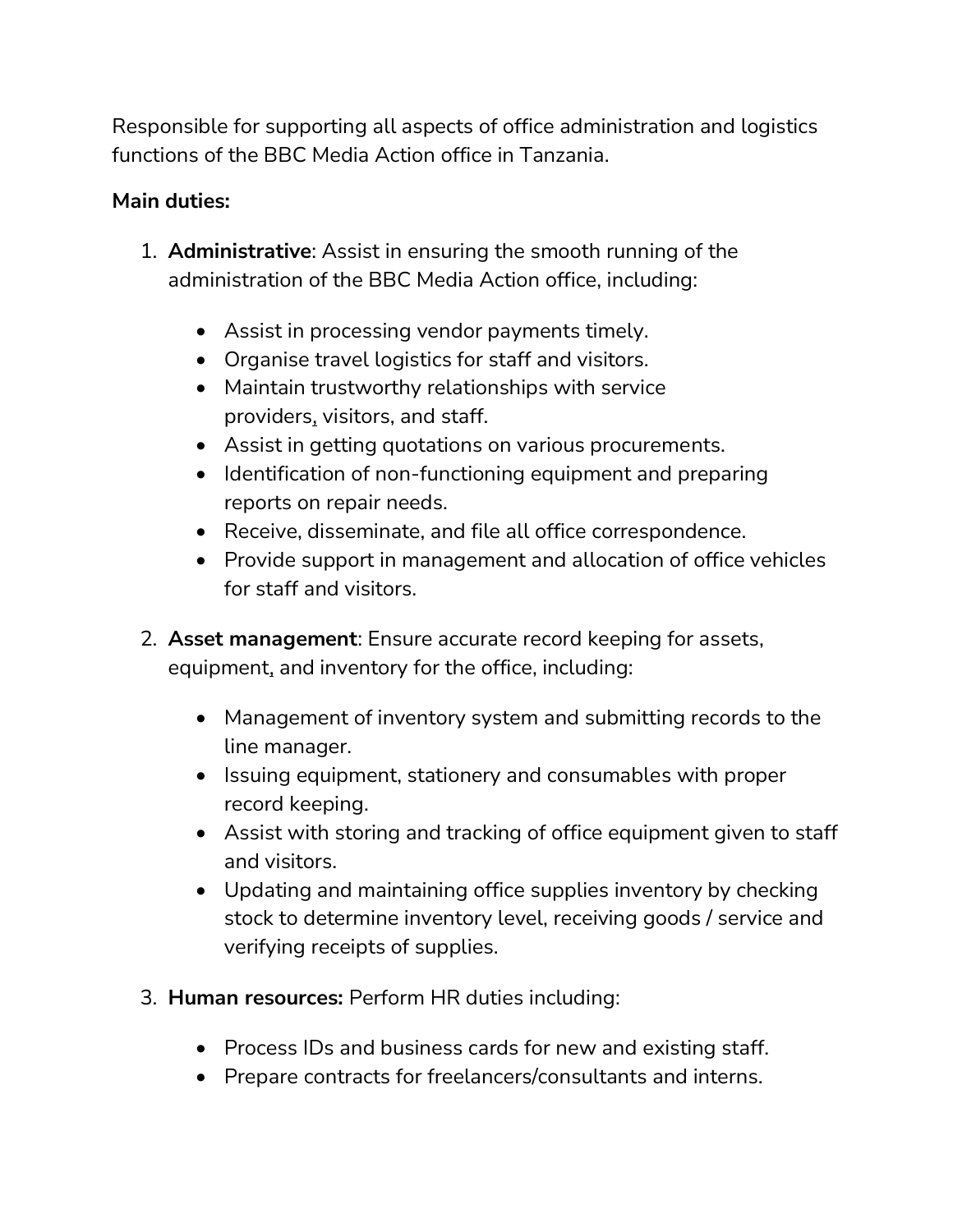- Update the phone tree on a monthly basis and circulate to employees.
- Prepare and submit documents to the government offices and follow up for obtaining and/or renewal of all work and resident permits for expatriates. Also preparing invitation letters for business visa applications.

### 4. **Safeguarding**

- Report any Safeguarding concerns immediately, either to the Country Director, or using the Whistleblowing Policy.
- Understand and comply with the Safeguarding policy and the staff Code of Conduct.
- Participate in relevant mandatory training on Safeguarding and Respect at Work.

### **Required skills, knowledge and experience:**

- A university degree in administratio[n,](https://helpfuljobs.info/) procurement management or any other social science related degree.
- Proven experience in managing logistic[s,](https://helpfuljobs.info/) assets and administrative functions for at least 3 years.
- Excellent time management skills, ability to multi-task and prioritize work.
- Fluency in English and Swahili.
- Good interpersonal skills to establish effective working relationships with all staff within BBC Media Action and key stakeholders externally.
- Able to communicate effectively at all levels within the organisation, including relevant staff working for the BBC in the UK.
- Proficient in Microsoft Office.
- Willingness and ability to take the initiative not only in identifying problems but also in suggesting and implementing solutions.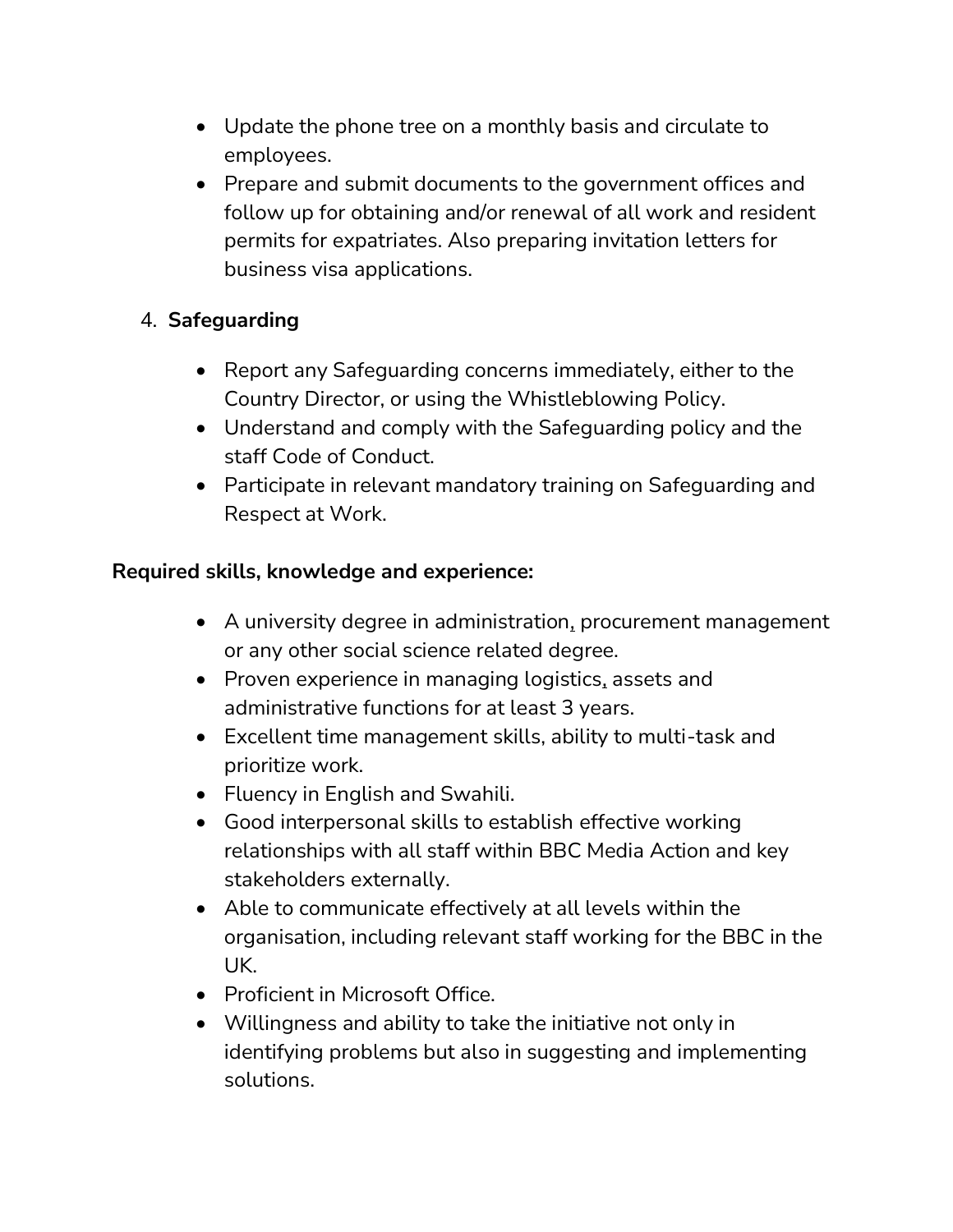• An eye for detail and a concern for accurac[y,](https://helpfuljobs.info/) together with the ability to keep sight of the broader picture.

# **2. Job title: IT officer**

**Location:** Tanzania

**Reports to:** Operations Manager, Tanzania

**Duration:** 12 months (with possible extension)

**Special requirements:** The right to live and work in Tanzania.

**Closing date:** 30 April 2022

#### **Job purpose:**

To provide overall IT support to BBC Media Action in the Tanzania office.

#### **Main duties:**

#### **The IT Officer is expected to:**

- Manage the deployment, monitoring, maintenance, development, upgrade, and support of all current IT systems, including: LAN and wi-fi connectivit[y,](https://helpfuljobs.info/) PCs, operating systems, software applications and peripherals.
- Administer/manage total network, core and distribution switch, routing and firewall.
- Manage storage system (SAN or NAS Drives).
- Management of IP PBX (telephony exchange).
- Manage local conferencing systems (video/audio).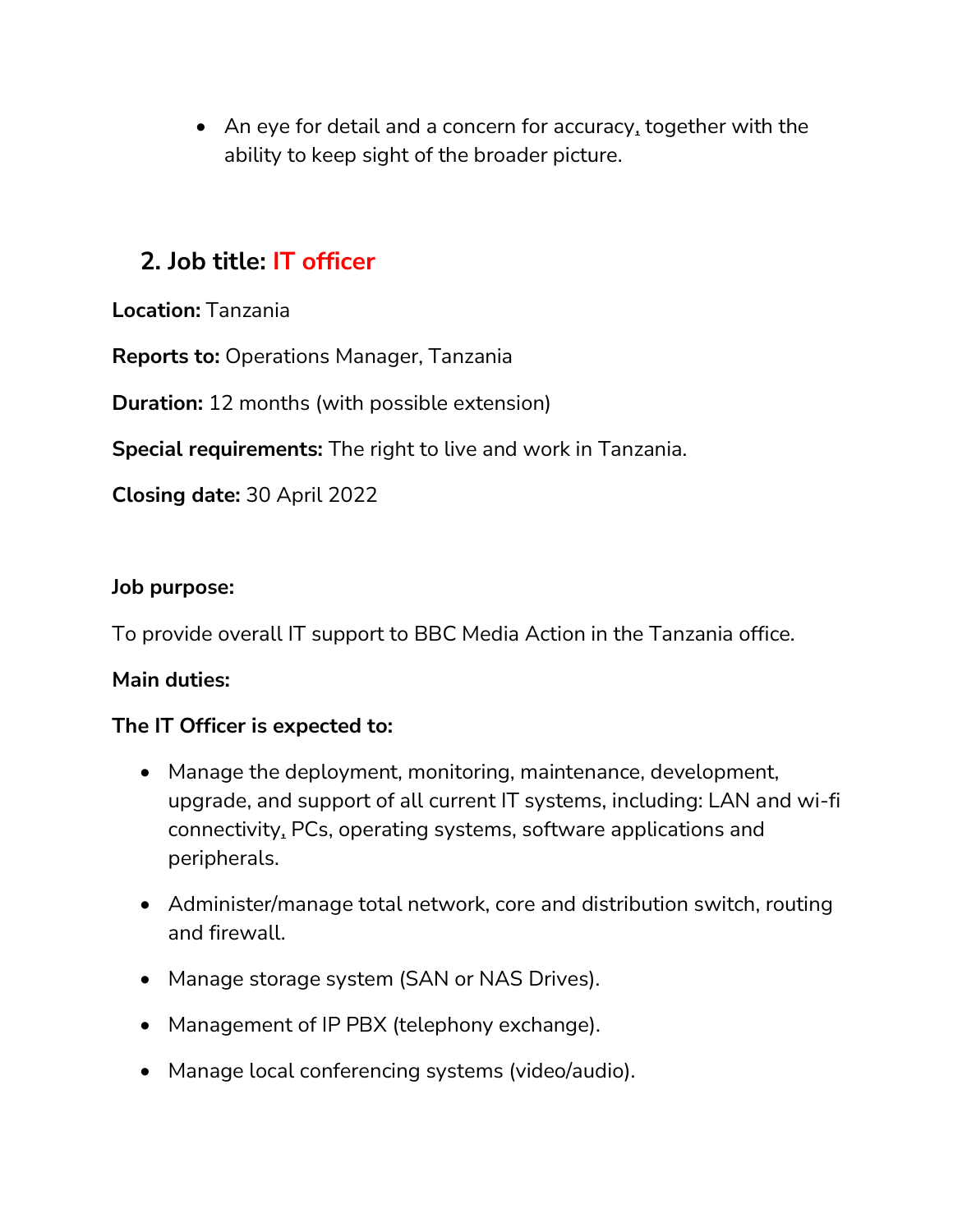- Ensure server management (including backup, security etc.) is done effectively.
- Administer antivirus alerts and take necessary action when required.
- Inventory and asset management for all IT equipment including licenses.
- User related administration and configurations as required, e.g., AD account, email, O365, printing, devices, maintenance and troubleshooting.
- Liaise with GITOs, UK IT and local IT officers as required for IT support, collaborations, training etc.
- Data centre power management.
- Local technology projects (online projects, upgrades etc).
- Purchase and vendor management.
- Manage access control system.
- Smart phone configuration.
- User support and training on different Media Action systems like Office 36[5,](https://helpfuljobs.info/) SharePoint, MS Teams, Outlook etc.
- Configuring and supporting any bespoke organisational systems, (finance system – Access Dimensions, etc).
- Service desk management for the office: manage BBC Media Action ticketing system for the country office: Create ticket(s); respond to ticket(s); act on the issues and provide solutions; or escalate as required; resolve the call when solution is achieved.
- Maintenance of broadcast technology systems (studio, edit facilities).
- Asset management e.g. recording, auditing, reporting etc.
- Participation in weekly global IT meetings, monthly training etc.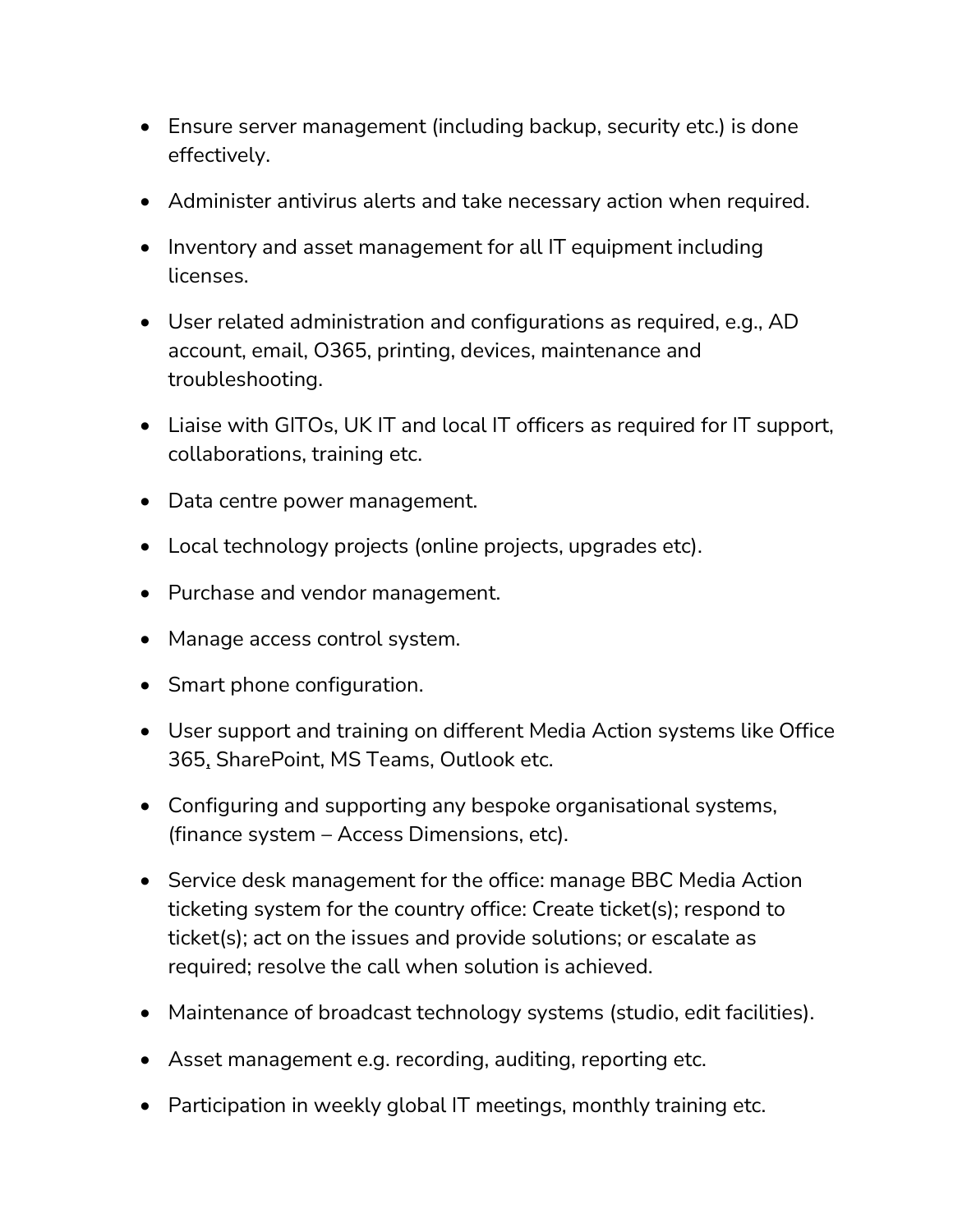- Providing ICT training to local staff.
- Actively involved in local and global ICT related projects.
- Understand and comply with BBC Media Action's Safeguarding Policy and the staff Code of Conduct.
- Participate in relevant mandatory training on safeguarding and respect at work.
- Report any safeguarding concerns immediately, either to the Country Director, or using the Whistleblowing Policy.

#### **Required skills, knowledge, and experience:**

- A Bachelor's degree in computer science or equivalent education and experience.
- Recent IT experience, including experience in a multi-office environment. Experience in working with non-profits and/or membership organisations preferred.
- Demonstrated ability to work with the senior management team of an organisation, and to manage multiple concurrent projects.
- Excellent verbal and written communication skills.
- Strong project management, organisational and time management skills.
- Excellent problem-solving, analytica[l,](https://helpfuljobs.info/) and evaluative skills.
- Proactiveness and research oriented.
- Attention to detail.

## **HOW TO APPLY**

Interested qualified candidates should submit their CV with cover letter (in English, PDF or Microsoft Word format) which outlines their experience and suitability for the role by email to: **[recruitment@tz.bbcmediaaction.org](mailto:recruitment@tz.bbcmediaaction.org)**

Please include the title of the position applied for in the subject line and send by **5pm on 30 April 2022**.